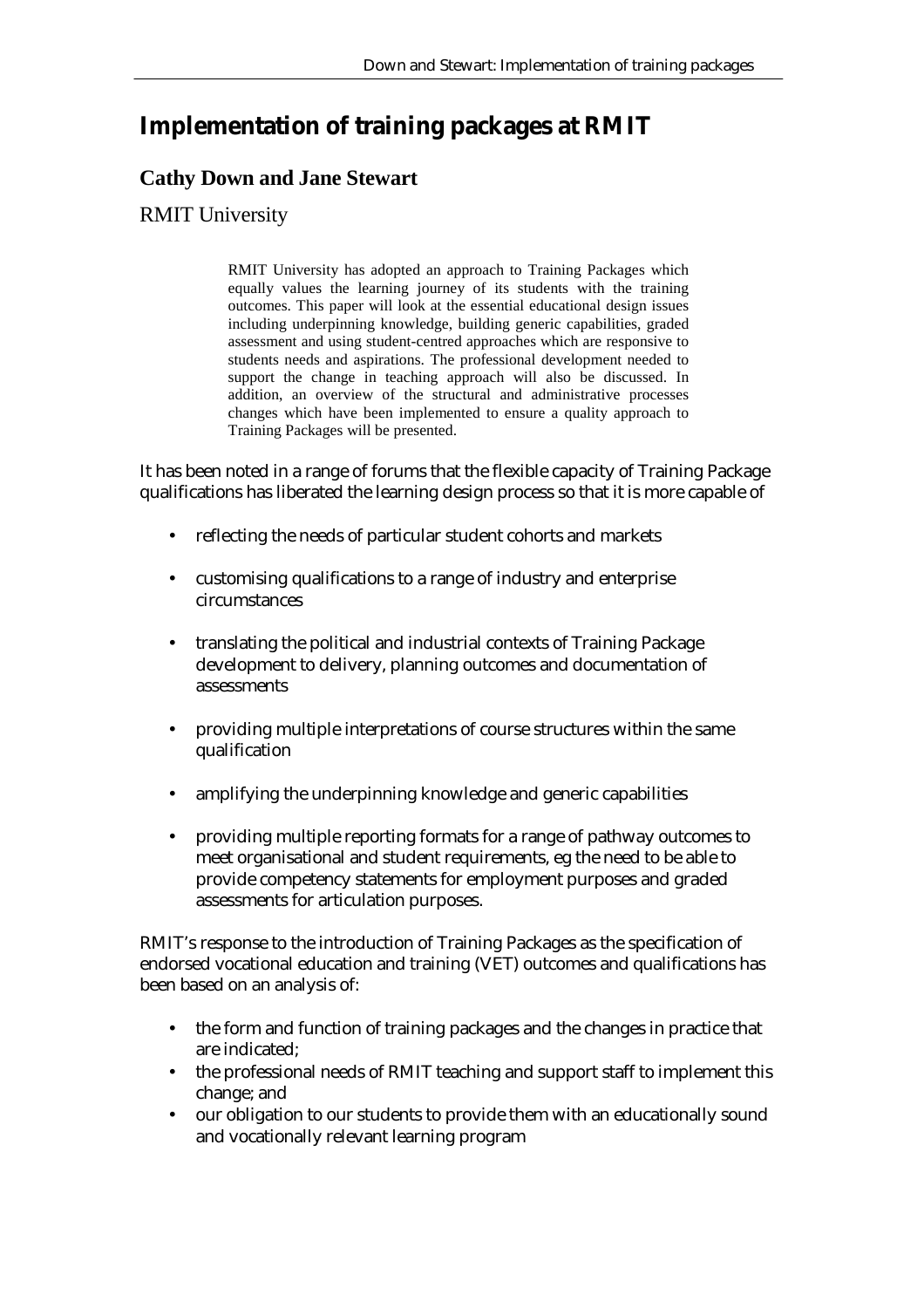The approach to the implementation of Training Packages which RMIT University has adopted is one which places equal value on both the learning journey of the students and their vocational outcomes. It recognises that whilst Training Packages specify the outcomes to be achieved and the rules for awarding national qualifications, it is at the RTO level that the learning curriculum must be developed. This gives the partners in the training process roles which are commensurate with their particular expertise. Industry representatives define the competencies which particular industries need and VET teachers and trainers design and develop learning paths through which industry needs are met.

As a dual sector tertiary provider, RMIT has developed a Teaching and Learning (T&L) strategy to ensure that the learning needs of its students are met. This strategy places emphasis on both the learning journey and the learning outcomes. The authors of this paper believe the process put in place to ensure quality teaching and learning in Training Package programs is not only consistent with the RMIT T&L strategy but also represents good practice in the implementation of Training Packages. Reflecting on the authors' experience, this paper provides a very short case study of RMIT practice.

## **Implementation plan**

The RMIT process is built around the development of an Implementation Plan. This process enables the program team to design the learning paths for particular groups of students and to ensure that the appropriate learning and administrative support mechanisms are in place before enrolment forms are issued and learning begins. This means that there is, necessarily, some lead-in time between the release of a Training Package at the state level and the commencement of delivery. This runs counter to bureaucratic demands for immediacy of response. However, faster and better are not necessarily synonymous and we believe that our leading edge will come from the quality of teaching and learning at RMIT. Whilst being first to offer a program may give some market advantage, it is satisfied clients who will seek return business.

The design of learning pathways and programs requires a level of educational expertise which many of our staff do not possess. This is not surprising given the emphasis over the last 10+ years on the provision of nationally developed learning resource packages which have been used as pseudo-curriculum documents by the majority of VET practitioners. It has, therefore, been recognised that the implementation of Training Packages must be viewed as a process of staff development and capacity building as much as that of educational planning and design.

Thus the development of an Implementation Plan is a process through which program teams are supported by a mentor to:

- identify their educational aims (capacities and competencies) given the particular group of students they are preparing to work with
- understand the agency and affordances of both the RMIT and student learning environments which need to be utilised to achieve these ends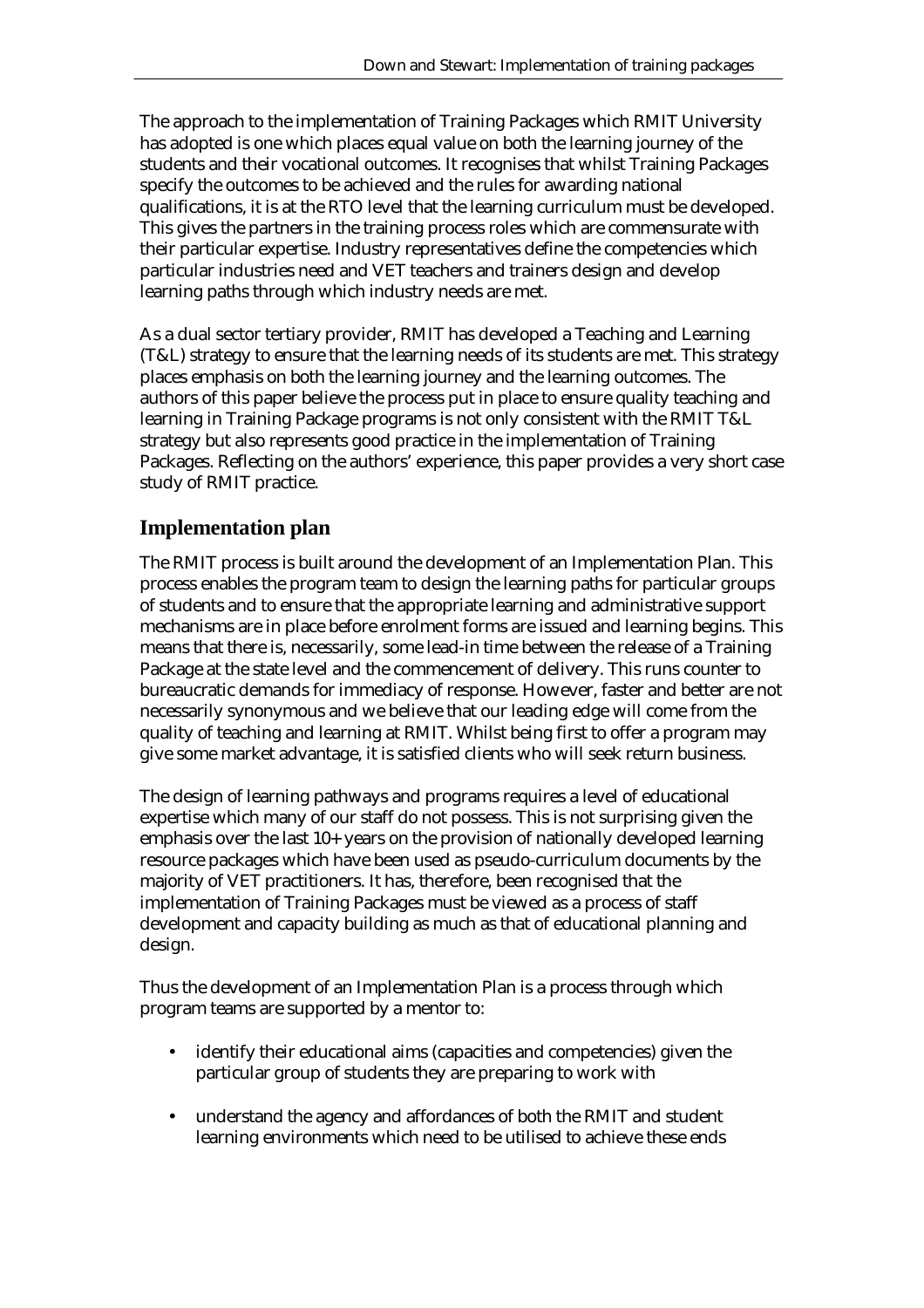- identify Units of Competency (UoCs) to be undertaken and design a suitable learning pathway to achieve them
- develop overall learning and assessment strategies at the program level
- develop at the learning unit level:
	- o an agreed pedagogical approach
	- o learning and assessment strategies and tasks
	- o learning and assessment matrices
	- o a diagnostic instrument for case study assessment
- ensure that all appropriate educational, marketing and administrative planning has been undertaken and appropriate mechanisms are in place to support both the students and the learning programs.

Underpinning the Implementation Plan process is an approach to program design and development which is illustrated in Figure 1. Clearly the development of an Implementation Plan does not cover the whole of this process. Instead, at the point of implementation, the Implementation Plan transforms into the Program Log and is used to collect and collate all information about the program, its administration, student feedback, progressive improvements, etc. The Program Log and regular discussion with the program industry advisory committee provides a mechanism on which both continuous and quantum program improvement processes are based.

The entire process sits within the wider RMIT Educational Quality Assurance (EQA) and Program Renewal policies, processes and procedures which cover all programs (TAFE and higher education) within RMIT.

## **Understanding learning and Training Packages**

You cannot teach anyone anything. You have to let them discover it for themselves. (Gallileo 1659, cited by Cantrell 2000)

The UoCs have been written on the basis of industry input and are organised to reflect job functions. They are also based on an understanding of informal workplace learning rather than formal institutional learning. Learning in the workplace is necessarily holistic, as different job functions impact on each other and the workplace context provides inherent consolidation and cohesion which is not necessarily present within institutional learning.

At RMIT, we have recognised the need to unpack and repack UoCs into Learning Units (LUs). Such learning units may contain the formative learning for a number of UoCs to both avoid unnecessary duplication and to provide a learning pathway which recognises many of the complexities embedded within Training Packages. The LUs are then organised into an appropriate learning pathway and mapped onto the appropriate UoCs. This is illustrated by Figure 2.

The LUs are graded on the basis of the quality of the students learning, whereas UoCs are assessed against the endorsed performance criteria and recorded as either 'competent' or 'not yet competent'. The LUs within a qualification are also used to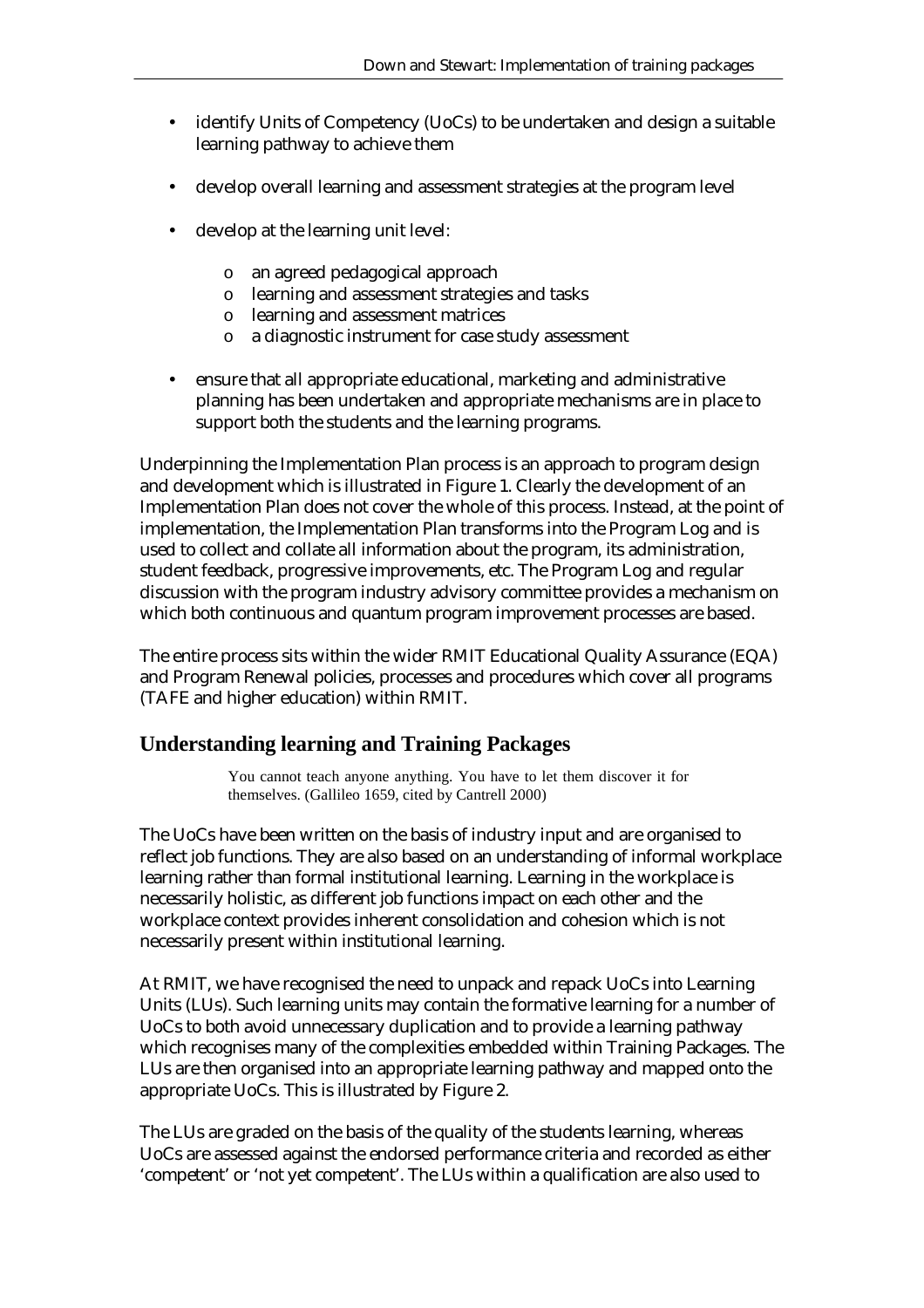negotiate articulation pathways into higher education programs on the basis of the developed curriculum.

Whilst this approach has been agreed to by the Office of PETE, there are some outstanding problems within the National Centre for Vocational Education and Training (NCVER) audit requirements which we are addressing through the development of an initial assessment instrument for each LU. This will also provide us with diagnostic information about a student's current understanding and capacity for learning.

## **Designing the learning pathway**

The use of learning units enables RMIT staff to design into their programs many of the problematic issues which are facing vocational education and training practitioners. In particular, they enable us to:

- adopt a holistic approach to learning within Training Package programs
- group UoCs in order to manage SCHs more effectively
- integrate the key competencies within our students' learning
- emphasise application of key skills over time
- enable reflection and consolidation to be built into our programs
- enable teachers to use active learning techniques to develop a student's capacity to learn from action
- allow for assessment which is based on a student's responses to contingent as well as routine situations
- address underpinning or embedded knowledge as 'knowledge in action' rather than an artificial division into theory and practice
- promote an approach to learning which starts with practice and builds understanding around it.

The three case studies at the conclusion of this paper show how some of these aims have been achieved.

## **Administering Training Packages**

Administration systems facilitate reporting the requirements of a range of stakeholders such as

- reporting formal performance to government bodies (ie AVETMIS)
- reporting compliance to funding bodies
- monitoring reports based on learning pathways by organisational users
- providing learning completion and assessment outcome reports to students and employers.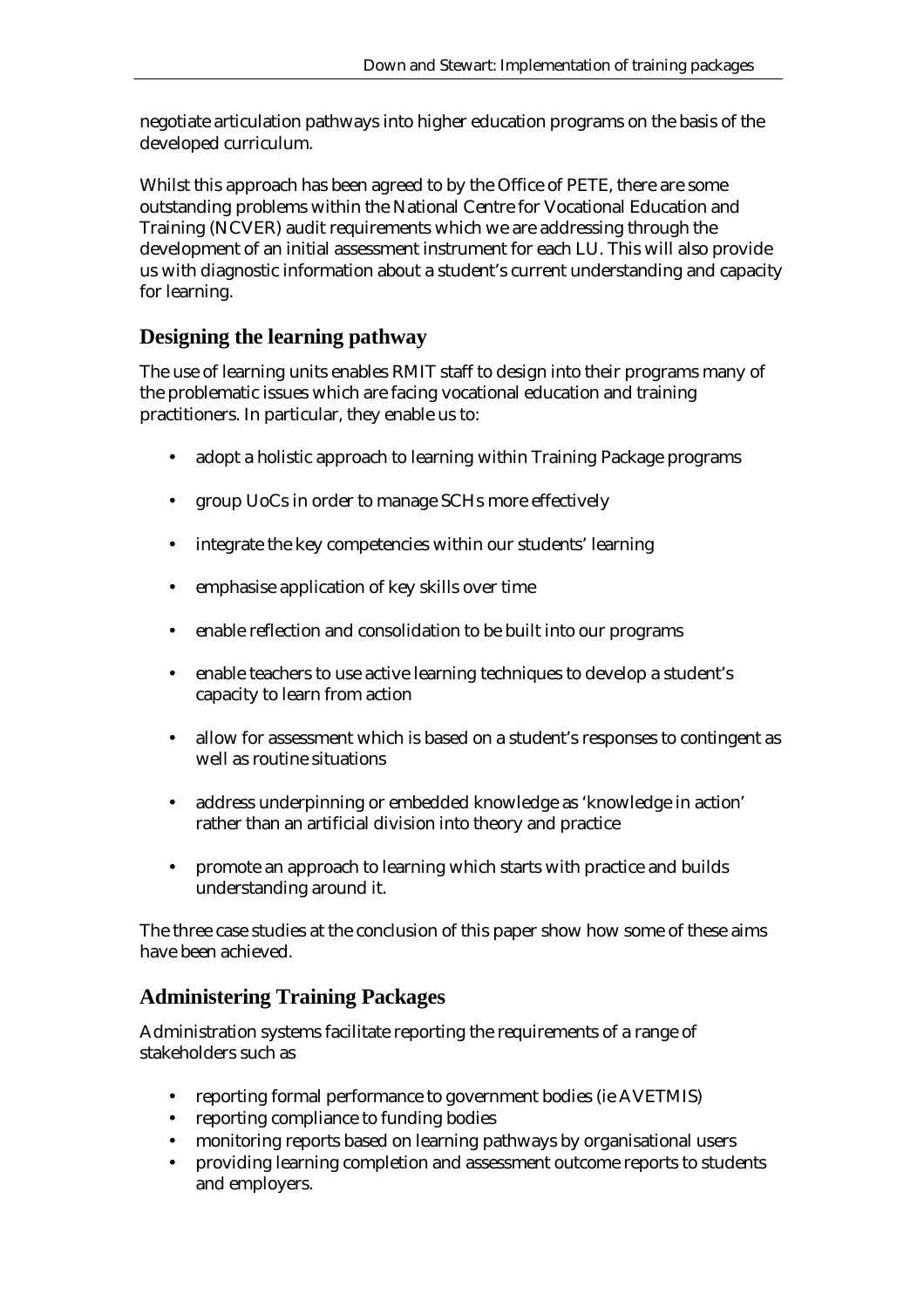At RMIT, these systems have been developed to be intelligent and to reflect the learning approaches documented within Implementation Plans.

Conventional administration systems reflect corporate imperatives to report performance against a set of standardised products designed for a relatively stable market. They respond to a controlled view of education that compartmentalises and disassociates administration from delivery. In the era of Training Packages, there is a revolution underway and an explosion of creativity in the design and structuring of qualifications and associated learning pathways. It is no longer appropriate nor productive to continue to marginalise and separate the institutional administration of learning from the business of learning.

The development of new administration systems at RMIT has required a 'whole-oforganisation' approach to bring a range of organisational intelligences together, such as computer functionality, database construction, systems design and course structure design. Cross-organisational forums that progress professional understandings of the constraints and contexts of administration and delivery are important as well as the development of common definitions of concepts such as competencies and understandings of computer functionality. The resulting systems are integrated, flexible, useable and student-centred. For example, at RMIT, in developing flexible learning pathways for a range of students, we have identified several ways of defining the learning pathway with varying sequences of learning units. These LUs group several UoCs and/or splinter other UoCs across several LUs.

Such LUs constitute the basis of enrolment at RMIT and the database we use is able to provide information of enrolment and completion at both the LU and the UoC level. On completion of a Training Package program, students will receive:

- a testament of the appropriate qualification
- a statement of UoCs achieved
- an academic statement with graded assessment results for each LU undertaken.

As a consequence, the administration system is complex and capable of recording and reporting against multiple data fields, such as

- student enrolment in learning packages and related units of competency
- registration of multiple interpretations of qualification structures
- information on the unit(s) of competency as well as the learning package, including partial UoCs, underpinning knowledge and assessment requirements
- completions against learning packages
- progress towards or completion of UoCs using recognised codes
- transcript of results listing learning packages, units of competencies, grades and competency
- nationally recognised credentials, listing competencies achieved.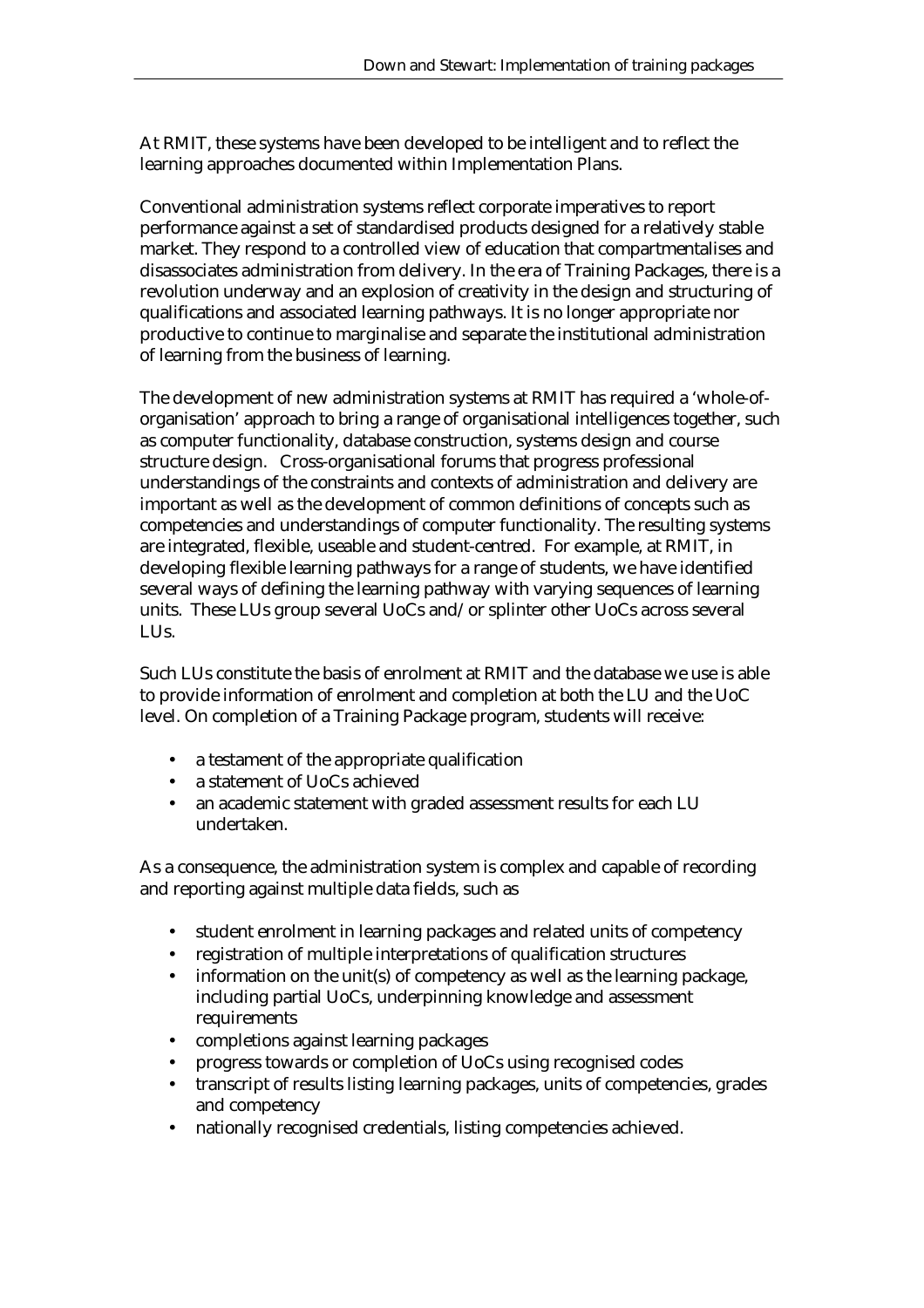#### **Conclusion**

Obviously, the RMIT process is still in its infancy. Implementation Plans for over 100 programs have been prepared to date and these are now being implemented. Ongoing revisions and improvements are being made as problems and issues arise and are addressed. A similar number of Implementation Plans are expected to be developed this year for implementation in 2002.

Whilst it is essential that the vocational education and training RMIT delivers within a Training Package program is educationally sound and reproduces the conditions for good learning, it is equally important that there is cohesion between the educational and administrative processes of the university.

Where proactive dialogue is constructed between the two operational areas (administration and delivery), a greater understanding of the challenges of implementing Training Packages is evidenced. The discrepancies between the ordering of learning, methods of delivery, content and the structure of national qualifications are complex. Cooperative approaches to implementing Training Packages should prove effective over the longer term, but up to now have generally been circumvented by the administrative imperative to log new qualifications on databases to enable forthcoming enrolments.

In order to ensure that there is more synergy between administration and delivery and to maximise the flexibility of Training Packages, it is essential that organisations create cross-organisation planning forums aimed at fostering a whole-oforganisation approach to the implementation of Training Packages. The move towards affecting quality recording and reporting to all stakeholders in the VET system is critically dependent upon opportunities for teachers to plan and create educationally sound qualification structures collaboratively with administrators who are designing systems based on sound educational frameworks.

Only through this synergy will we be able to ensure that the learning and assessment outcomes of Training Package qualifications

- are student centred
- are flexibly structured to support a variety of learner needs
- meet the assessment and qualification requirements of Training Packages
- are based on robust pedagogical understandings
- provide consistency of assessment
- are informed by and inform quality processes
- support and enhance professional practice
- provide for multiple reporting formats for a range of audiences and intentions.

#### **References**

Cantrell A (2001) Unpublished notes from a seminar on Learning to Learn, Royal Melbourne Institute of Technology, Victoria, 27 February.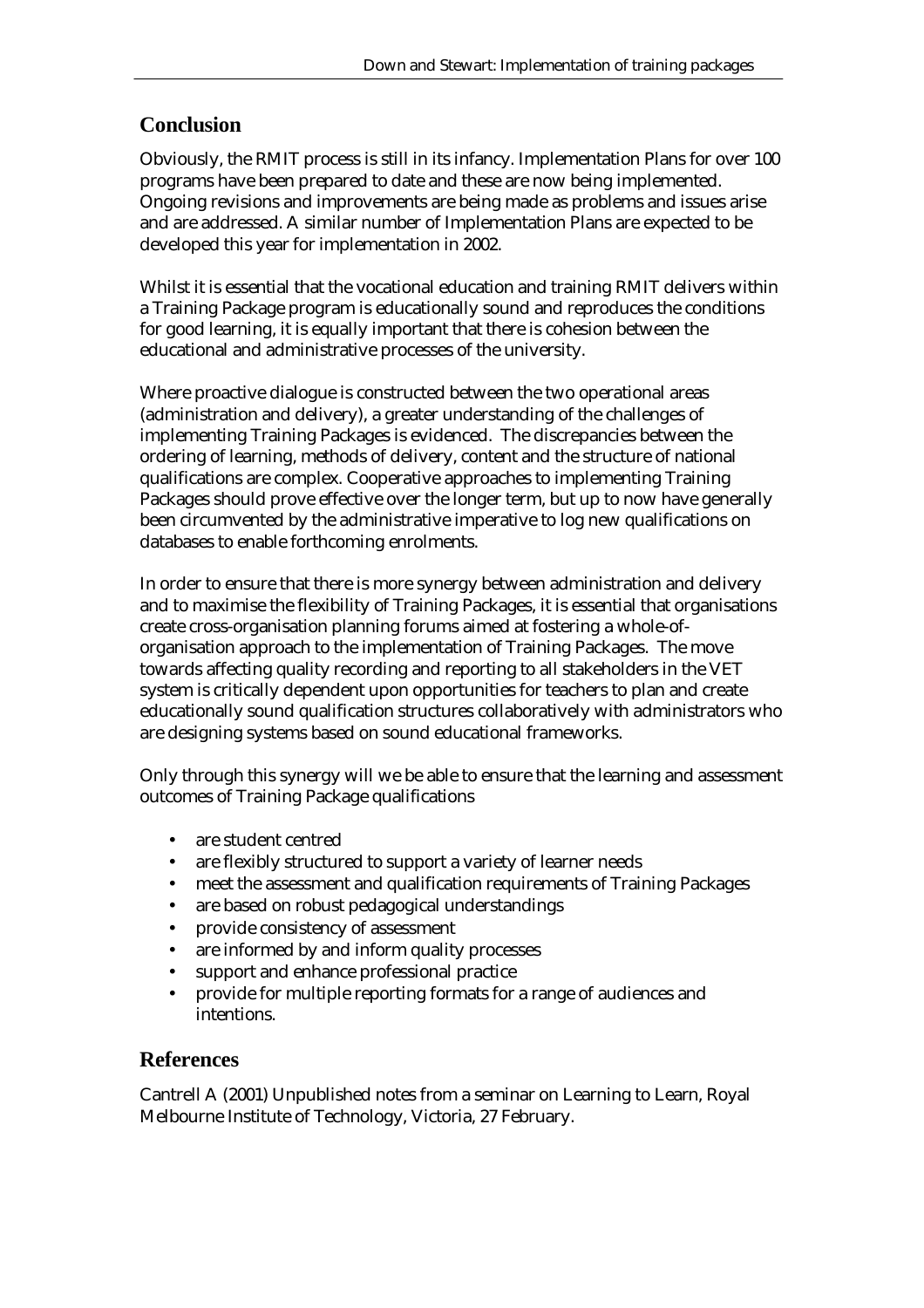## **Appendix 1 – Case studies**

#### **Case study 1**

Mary and Josefa approached the task of implementing the CSH Training Packages with a number of reservations. The programs they coordinated were mainly directed towards adults returning to study and were at Certificate III and IV level. They saw their role predominantly as inducting their students into the context and culture of the industry, so that they could operate within the ethics, mores, attitudes and codes of practice which typify the social and community services of practice.

Thus, they felt that the apparent concentration within Training Packages on standards of practice would diminish the access of their students to the body of theory in which such ethics, attitudes etc were embedded. They were also being faced with other concomitant changes and pressures such as reduced funding, a greater proportion of sessional staff to full-time staff, introduction of courses at lower AQF levels, workplace learning etc.

However, they had the advantage of being mentored by one of the writers of part of the CSH package, as well as the RMIT infrastructure which recognised that the implementation of Training Packages involved a great deal of educational planning to identify learning paths, learning and assessment strategies, and associated processes. They had also been marginally involved in an OTFE toolbox project which had enabled them to start a learning journey to investigate and integrate different learning and assessment processes and strategies.

They thus began the process of unpacking the Training Package and repacking it in a way which would meet the needs of their different groups of students. This included coming to grips with the idea that learning strategies and approaches would be quite different for those without experience of the work context to those currently working within it. This was not an easy process as they, and their colleagues, had to question and reformulate many of their basic educational assumptions and to accept that teaching and learning would require far greater planning and flexibility than they had become accustomed to with national resource and curriculum provision.

The implementation plans which they prepared were therefore the focus of much stress, uncertainty, anger and challenge, as people came to grips with the change processes implicit in Training Packages, each of them undertaking, at differing rates, a learning journey with respect to the change.

Gradually their attitudes changed as Training Packages started to be viewed as opportunities rather than straightjackets. They realised that part of the process was to identify the UPK necessary if learners were to achieve the UoC and then to map out a learning path which enabled their students to access and integrate the appropriate knowledge within the context of skill development.

Suddenly, they were flying – seeing Training Packages as a vehicle for change. They started seeing workbased training as a much richer learning environment than a 'one style fits all' process of classroom delivery. They realised that Training Packages were a useful tool to facilitate the development of industry links and partnerships, and that practical placement was a vehicle for learning rather than simply for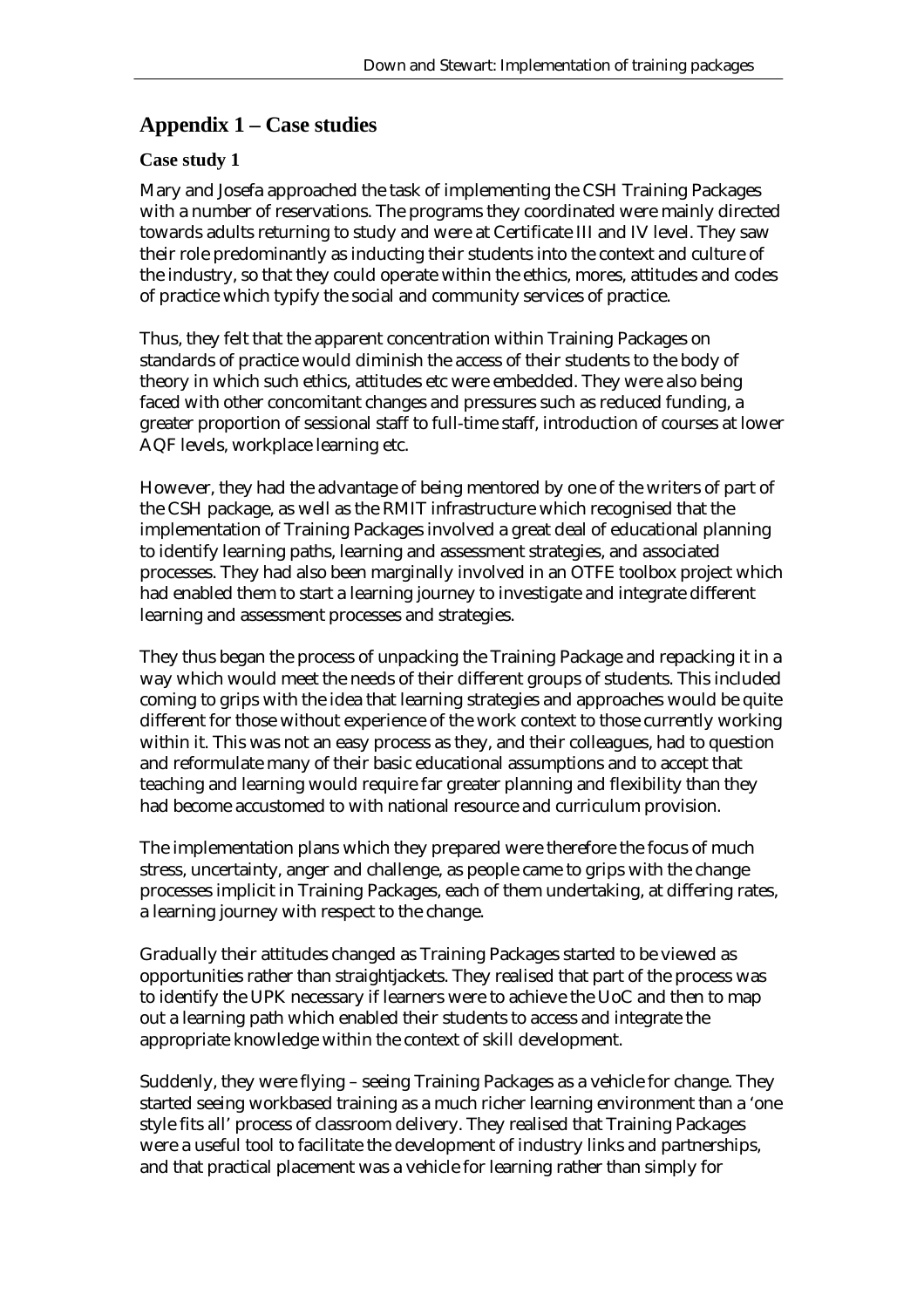'practising' what had been learned in the classroom, and repositioning assessment as an integral part of skill development and recognition rather than just the end of a training process. They have also moved to a view of assessment as the development of an evidence portfolio rather than a one-off test or demonstration of skill and a recognition that the achievement of the same outcome can be measured in a variety of ways. The introduction of Training Package programs delivered with a workbased focus has also led to greater employment of their students, most of whom are being offered jobs before they have completed their course.

Mary, Josefa and their colleagues have recently been awarded an NTEU Commendation from the Institutional Quality and Planning Unit in recognition of the quality of their educational planning and the excellence of their quality management.

#### **Case study 2**

One program team has developed its learning units in such a way as to enable an additional learning unit called 'Program Overview' to be included. This learning unit provides for fortnightly review sessions in which the students meet to reflect on their learning and to identify and consolidate the linkages between the other concurrent learning units they are undertaking.

This unit is intended to help the students develop the capacity for autonomous and self-directed learning. It is also expected that it will help the students understand the connectedness and workplace applications of their learning and to develop the necessary capabilities for dealing with contingencies and sharing understandings with others.

The same program team were able to use the learning unit structure to develop an integrated approach to communication skills which entailed students going out to industry enterprises to talk to staff and, from the information collected, write reports and develop presentations about issues of concern to these enterprises.

#### **Case study 3**

Almost all programs have UoCs relating to Occupational Health and Safety (OH&S). In most cases, these units are part of the core competencies and as such are delivered early in the program of learning. By constructing the learning units appropriately, our program teams are able to introduce OH&S concepts early in the learning program, yet refrain from signing off the UoC until the students have demonstrated that they can apply these concepts in subsequent units.

This approach has also been used with UoCs concerned with communication and interpersonal skills, group work, management skills and information technology.

## **Contact details**

*Cathy Down*  Projects Director (Educational Development)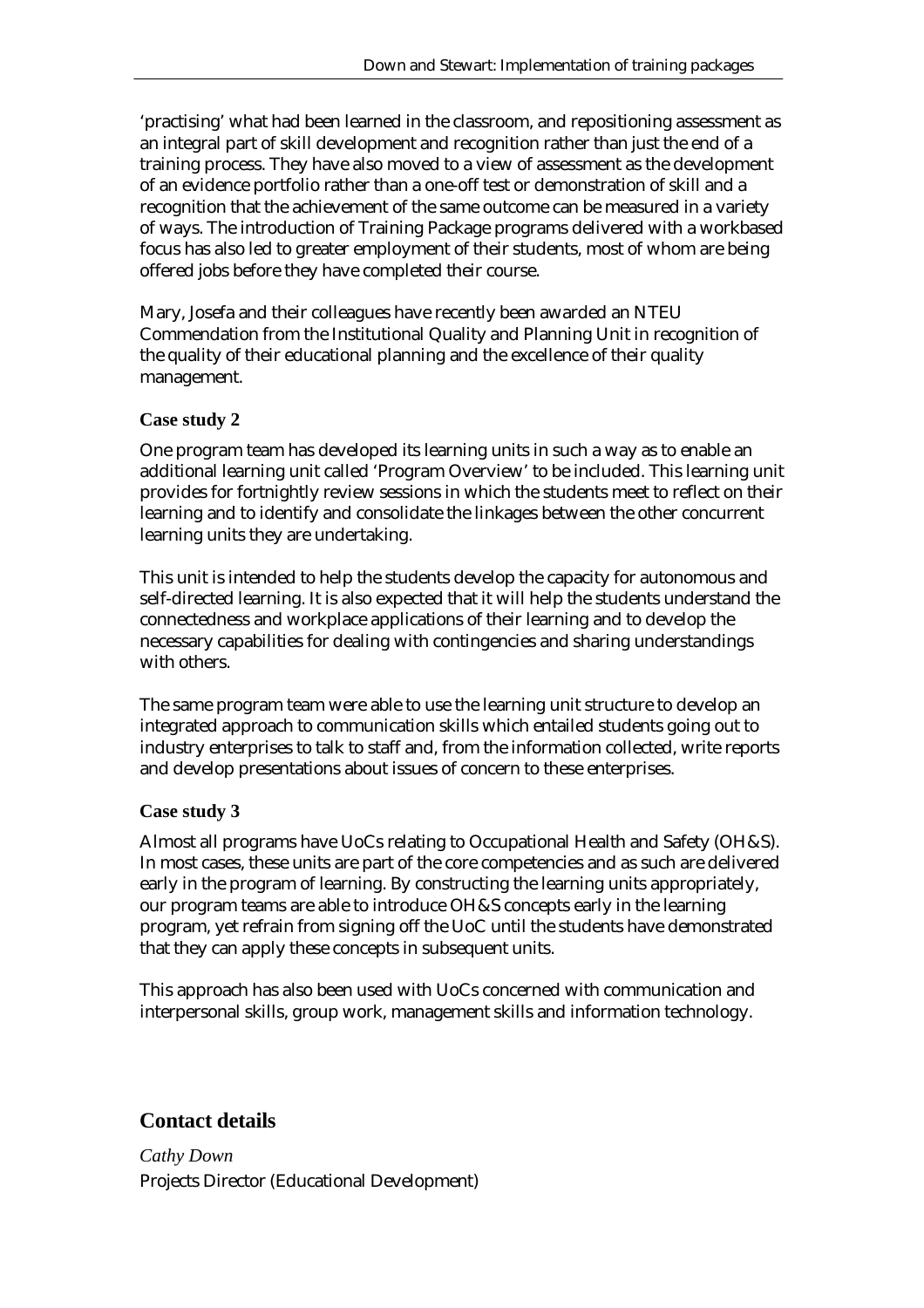Office of the Pro-Vice Chancellor (Teaching and Learning) Building 15, Level 4, Room 13 City Campus RMIT University Melbourne Victoria 3001 Ph: +61 3 9925 3965 Fax: +61 3 9925 3963 Email: cathy.down@rmit.edu.au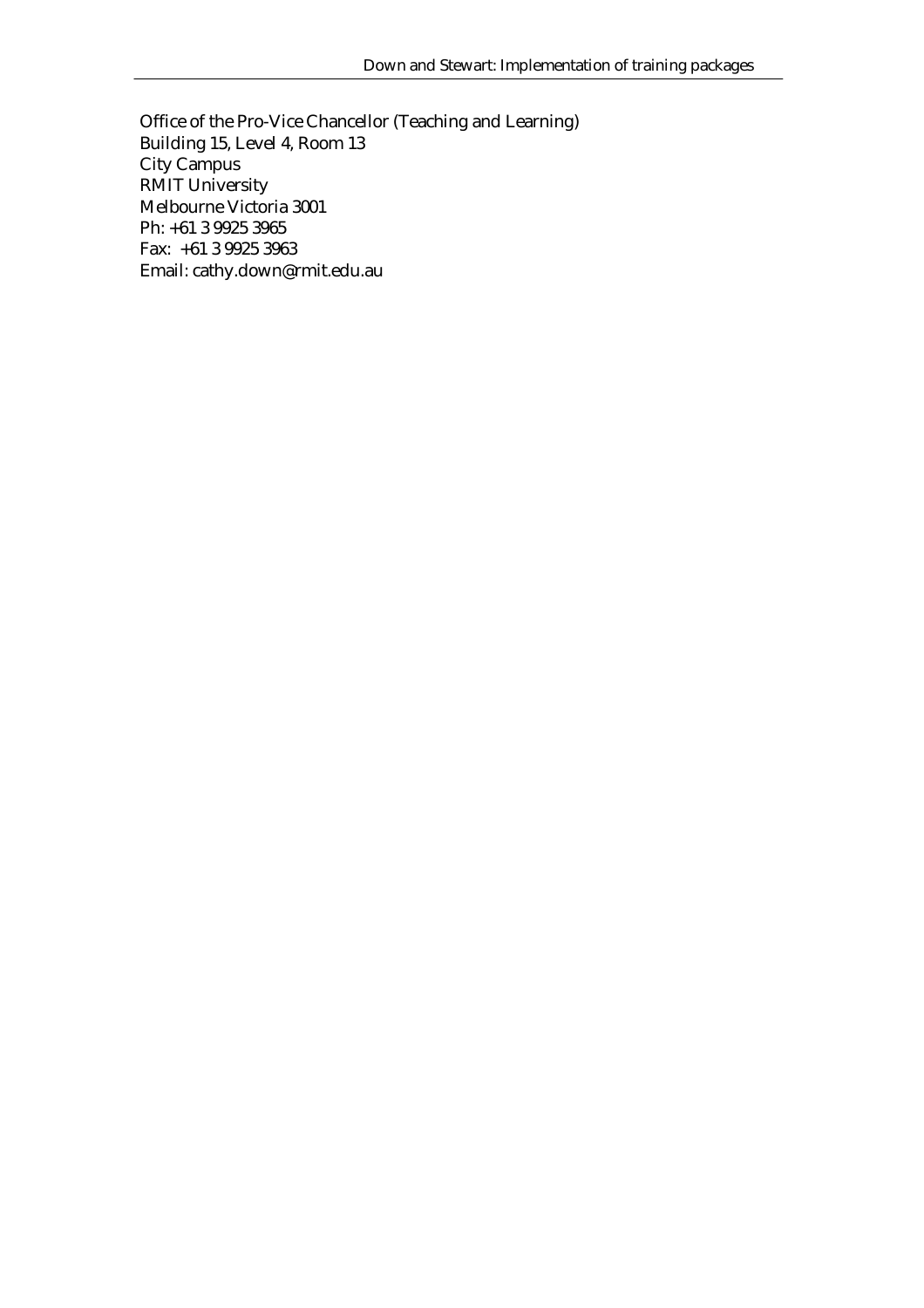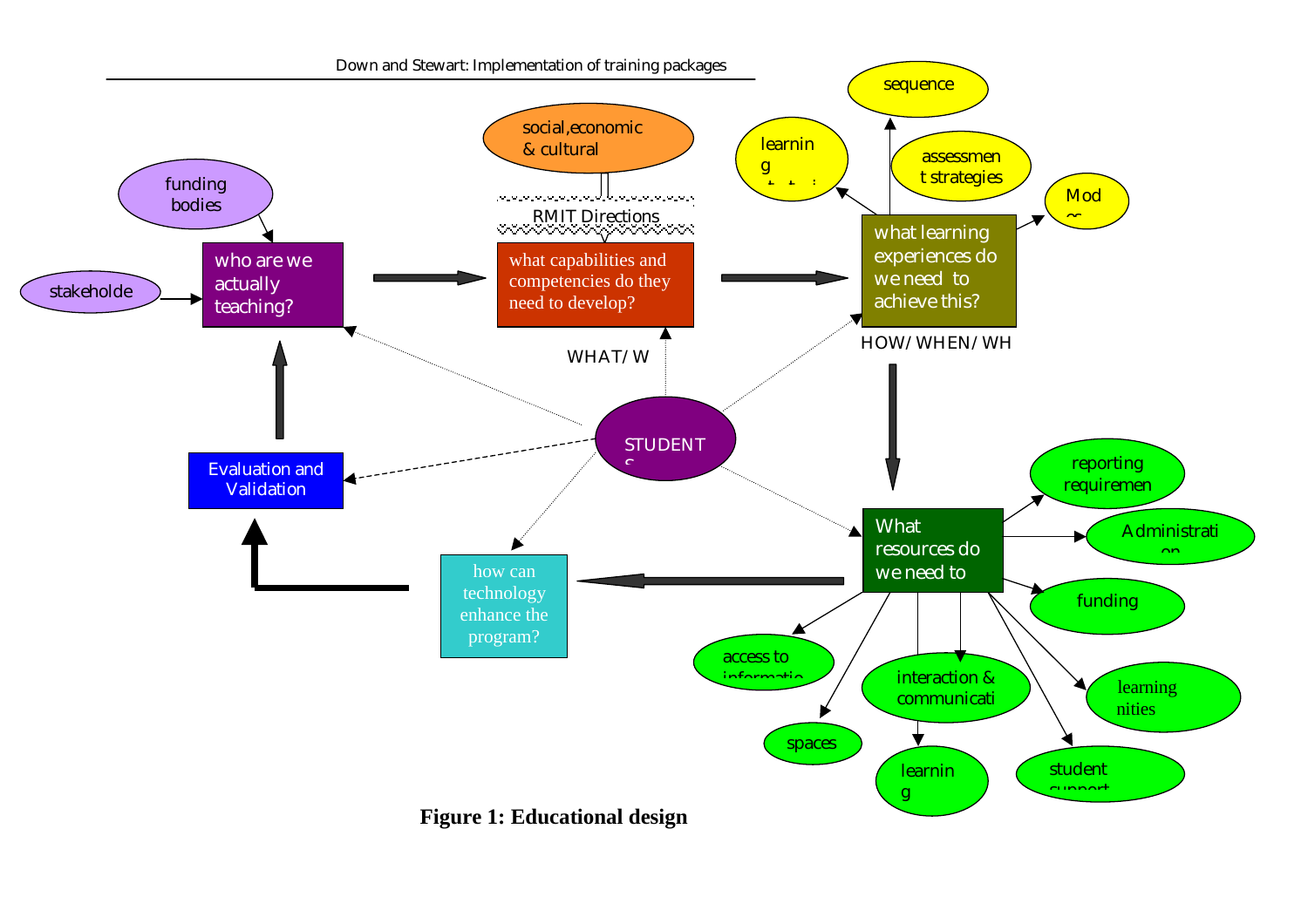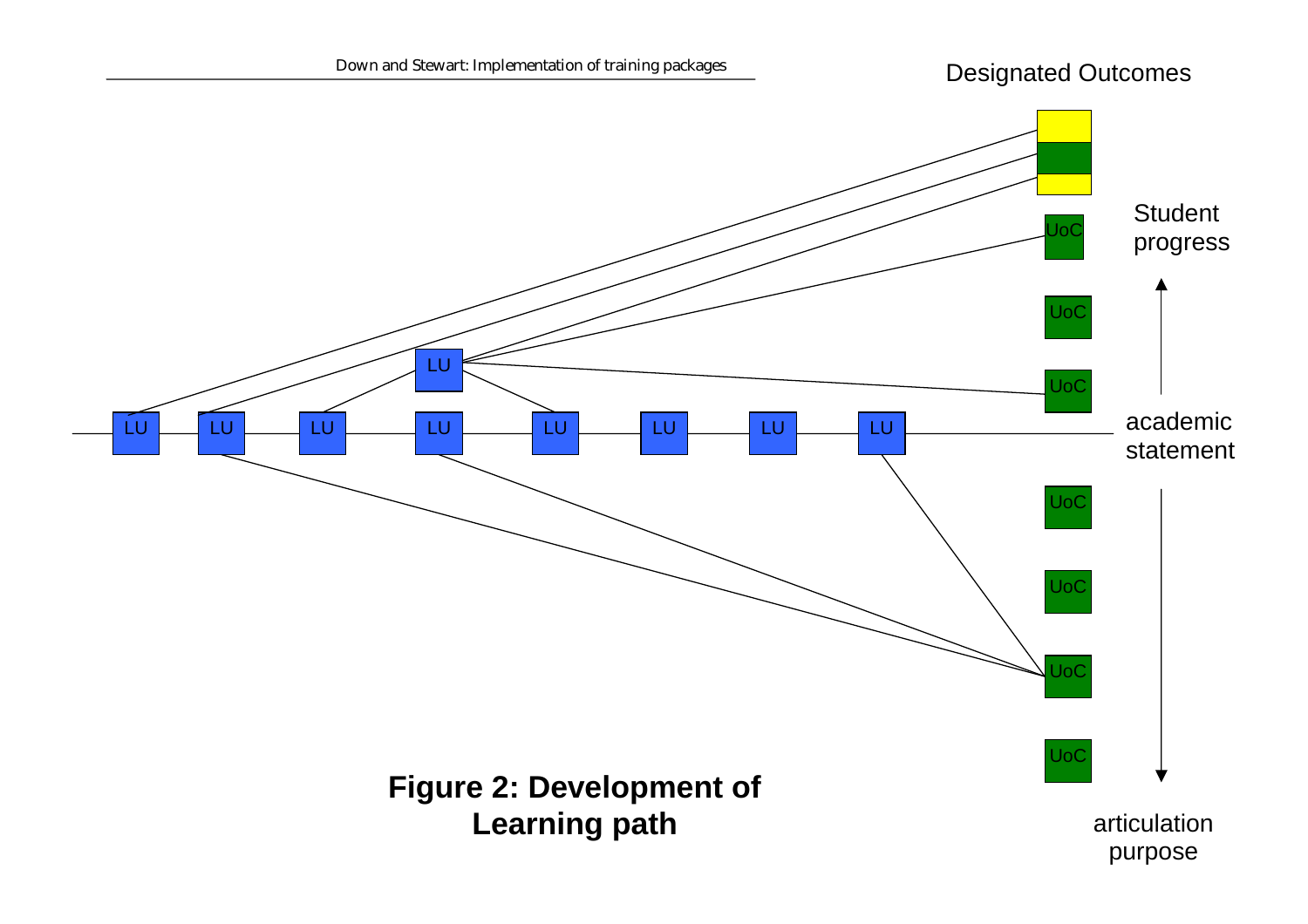